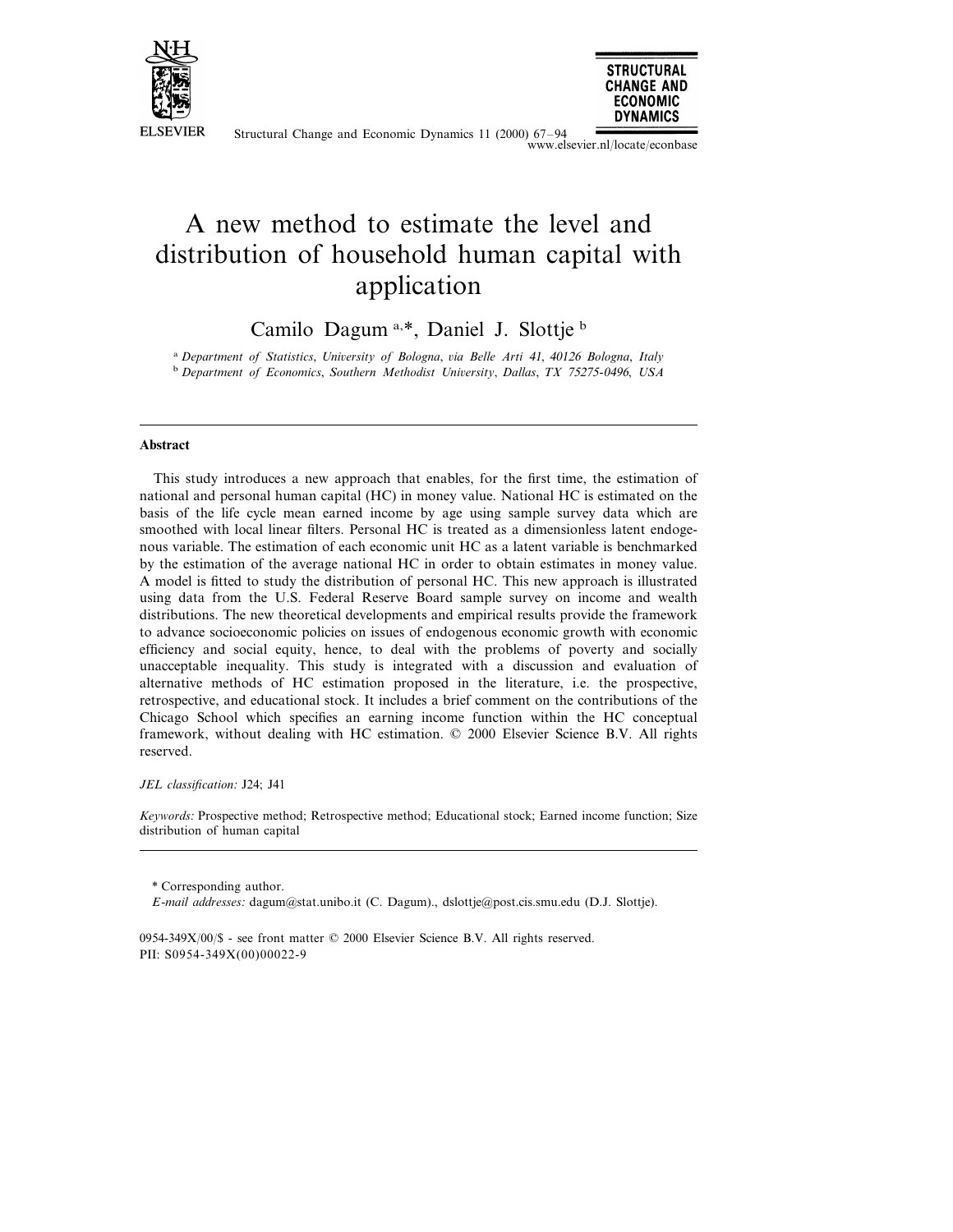## **1. Introduction**

The concept of functional income distribution was introduced by Ricardo (1817). The first research on the personal (size) distribution of income was done by Pareto (1895, 1896, 1897). He was the first to specify, estimate and analyze a model of income distribution. Both the functional and personal income distributions are assumed to be generated by two variable factors, human capital (that generates earned income); and capital (that generates other incomes). The theoretical production function that underlies both of these concepts of distribution includes labor as an argument. Unfortunately, labor is generally measured in these production functions as man-hours worked or as persons employed full-time per year. While it is useful to partition the labor force (into full-time, part-time and unemployed workers) for labor market studies, it can be misleading to do so when analyzing economic processes involving production, growth, distribution and social welfare. The usual specification of the production function is,

 $Q = F(L, K)$  (1a)

In virtually all micro and macro applications of the production function, what is really of interest is of course, employed human capital (*H*) and capital (*K*), not just a generic labor stock *L*. Output is produced, income is earned and input prices are set based on the quality of the experience, training and schooling embodied in labor (its skill set), not just based on the magnitude of the labor stock *L*. Denison (1967, 1974) was among the first to make this adjustment in empirical specifications of the production function and Dagum (1978) was among the first to note this in work on the functional income distribution. Thus, the production function should be specified as,

 $Q = F(H, K)$  (1b)

The purpose of our study is to quantify human capital *H* and to examine its size distribution empirically. By doing so, a better understanding of the relationship between the functional income distribution and the personal income distribution can be achieved. The theoretical and applied relevance of an integration of these sub-fields becomes obvious when it is observed that the functional income distribution deals with the factor price formation and the allocation of total income among the factors of production. Whereas, the personal income distribution deals with the allocation of total income among the set of families, households or their disaggregation by various retained attributes.

Furthermore, the functional income distribution constitutes the primary economic process of income distribution. It is followed by a secondary or derived economic process consisting of the allocation of earned and property incomes to the persons that contributed to the generation of total income with their resources of HC and wealth. This second process leads, in a natural way, to the specification of the microeconomic income generating function (IGF) advanced in Dagum (1978, 1980, 1994). In symbols,